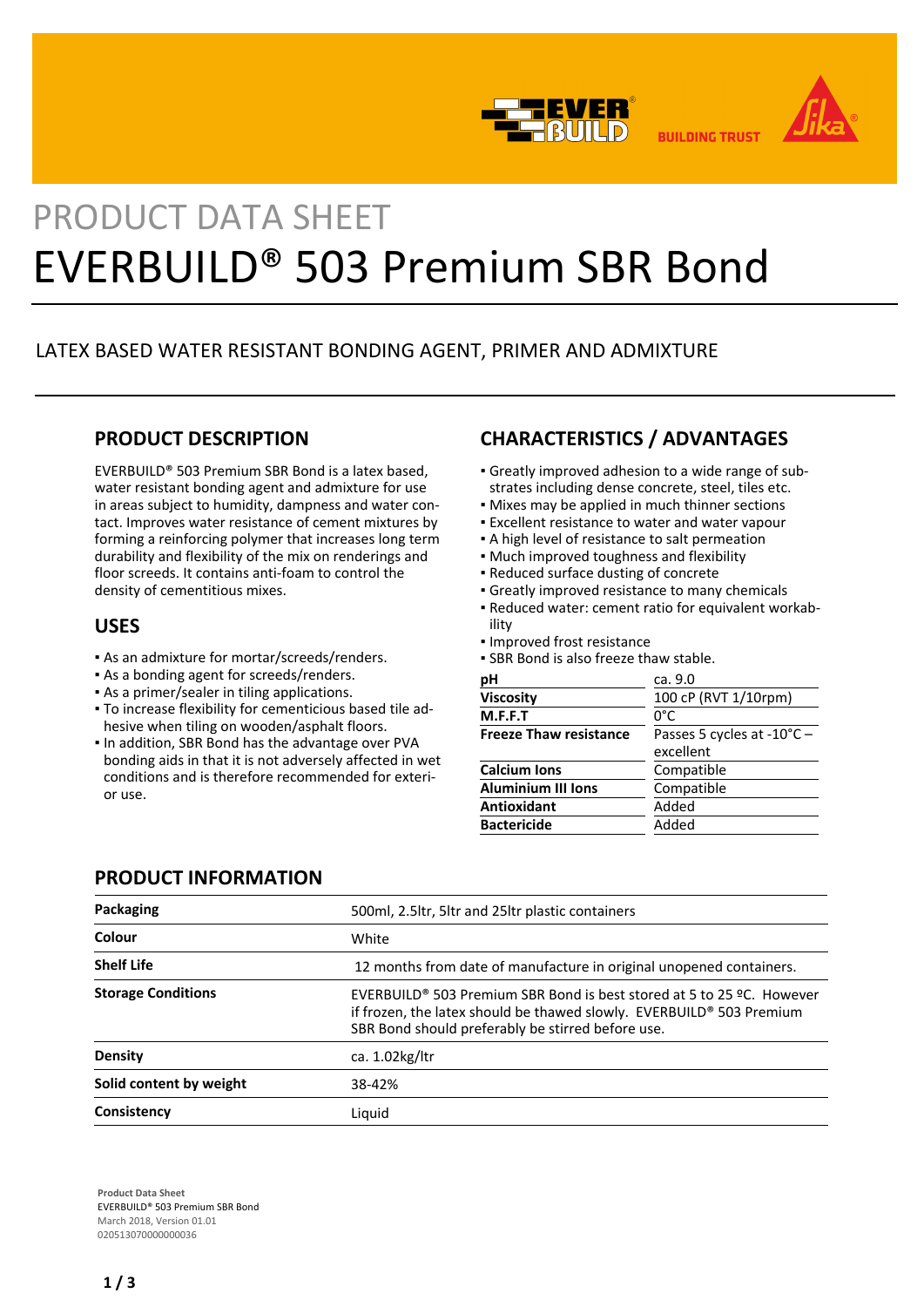**Yield As a rough guide, 1.2 litres of EVERBUILD®** 503 Premium SBR Bond will cover 1m<sup>2</sup> of 12mm thickness using the below mixes.

## **APPLICATION INSTRUCTIONS**

## **SUBSTRATE PREPARATION**

All surfaces must be clean, dry and free from dust, grease and other contaminants.

The background must be capable of withstanding all stresses which will be put onto it and contain the appropriate joints. If it is to receive a topping the background should have a compressive strength greater than 30N/mm² and/or a tensile strength greater than 1N/mm².

Floors should be mechanically prepared, eg scabbled or shot blasted, to give an aggregate exposed surface. Dust should be removed by vacuum, not compressed air. All contaminants such as oil, grease, or any surface laitence must be removed to ensure adequate development of bond when the topping is applied. A water drop test is the simplest method to determine whether water repellent contamination is present.

## **MIXING**

Mixing procedures for topping and screeds containing EVERBUILD® 503 Premium SBR Bond are similar to those used to conventional compositions, with gauging water partly replaced by EVERBUILD® 503 Premium SBR Bond. However, mixing time should be minimised to limit air entrainment.

Mixing should be carried out in a forced action mixer. The usual procedure is to pre-mix sand and cement in the mixer, pour in the EVERBUILD® 503 Premium SBR Bond, mix for 1 - 3 mins, then slowly add water to the required consistency.

**NB.** Over addition of water causes rapid thinning of latex modified mortars owing to the plasticising effect of the latex.

The mix design depends upon thickness and intended use. However, typically mixes for a 12mm topping or screed are as follows:

|                   | <b>Screed</b> | <b>Topping</b>                                |
|-------------------|---------------|-----------------------------------------------|
| O.P.C             |               |                                               |
| <b>Moist sand</b> | 3.5           | 1.75                                          |
| 3mm Washed        | በ             | 1.75                                          |
| Granite           |               |                                               |
| <b>SBR Bond</b>   | 0.2           | 0.2 (ie. 10 lites<br>per 50kg of ce-<br>ment) |
| Water             | As reguired   | As reguired                                   |

All parts are by volume of uncompacted material.

## **APPLICATION METHOD / TOOLS**

## **PRIMING**

Application of a primer coat is necessary to obtain maximum adhesion of the topping or screed. **SBR BOND - FLOORING APPLICATIONS**

This concerns the use of EVERBUILD® 503 Premium SBR Bond in screeds and toppings over background

**Product Data Sheet** EVERBUILD® 503 Premium SBR Bond March 2018, Version 01.01 020513070000000036

concrete. Adding EVERBUILD® 503 Premium SBR Bond to a floor screed or topping gives the following advantages:

- A low water:cement ratio allows a minimum of delay when overcoating is required.
- Reduced permeability to liquids.
- Improved chemical, abrasion and impact resistance.
- Resistance to dusting.
- **Thinner screeds, achieving reduction in weight and** savings in materials.
- Excellent slip resistance.
- Goods underlay for epoxy surfacing.
- **EVERBUILD® 503 Premium SBR Bond has a long and** successful track record of use in the construction industry.

## **SELECTION OF MATERIALS**

To obtain maximum performance from mixes modified with EVERBUILD® 503 Premium SBR Bond it is important that attention is paid to the quality of the other materials used.

- **Sand** should be well washed and sharp. The grade of sand will depend upon the mix design.
- **Cement** Portland, High Alumina and sulphate resist-▪ ing cements are compatible with SBR Bond. Portland cement should be fresh but cool. Cement containing air set lumps should not be used.
- **Coarse aggregate** e.g. Granite chippings. These should be dust free.

#### **Air entraining agents** These should not be used. **POT LIFE**

The mix has a pot life of approximately 30 minutes and batch size should be calculated accordingly. **APPLICATION**

- 1. Apply topping or screed onto wet or tacky primer.
- 2. Compact and level with screed bar.
- 3. Finish with steel float. It is essential that the topping or screed is finished as the work proceeds.
- 4. The topping or screed would be cured for 1 2 days using conventional techniques. Curing should be started quickly after application.

## **Notes:**

Joints in the screed or topping should coincide with the joints in the background.

It is easier to lay the mix if the ambient temperature is below 25°C.

If overcoating the screed, oleoresinous floor finishes should be avoided.

It the water drop test indicates the presence of water repellants, it may be more suitable to use and epoxy primer in place of the latex/cement primer.

## **CLEANING OF TOOLS**

All tools should be cleaned immediately after use with water because hardened EVERBUILD® 503 Premium SBR Bond modified toppings and screeds have excellent adhesion and are therefore difficult to remove. Solvents such as white spirit used with coarse wire